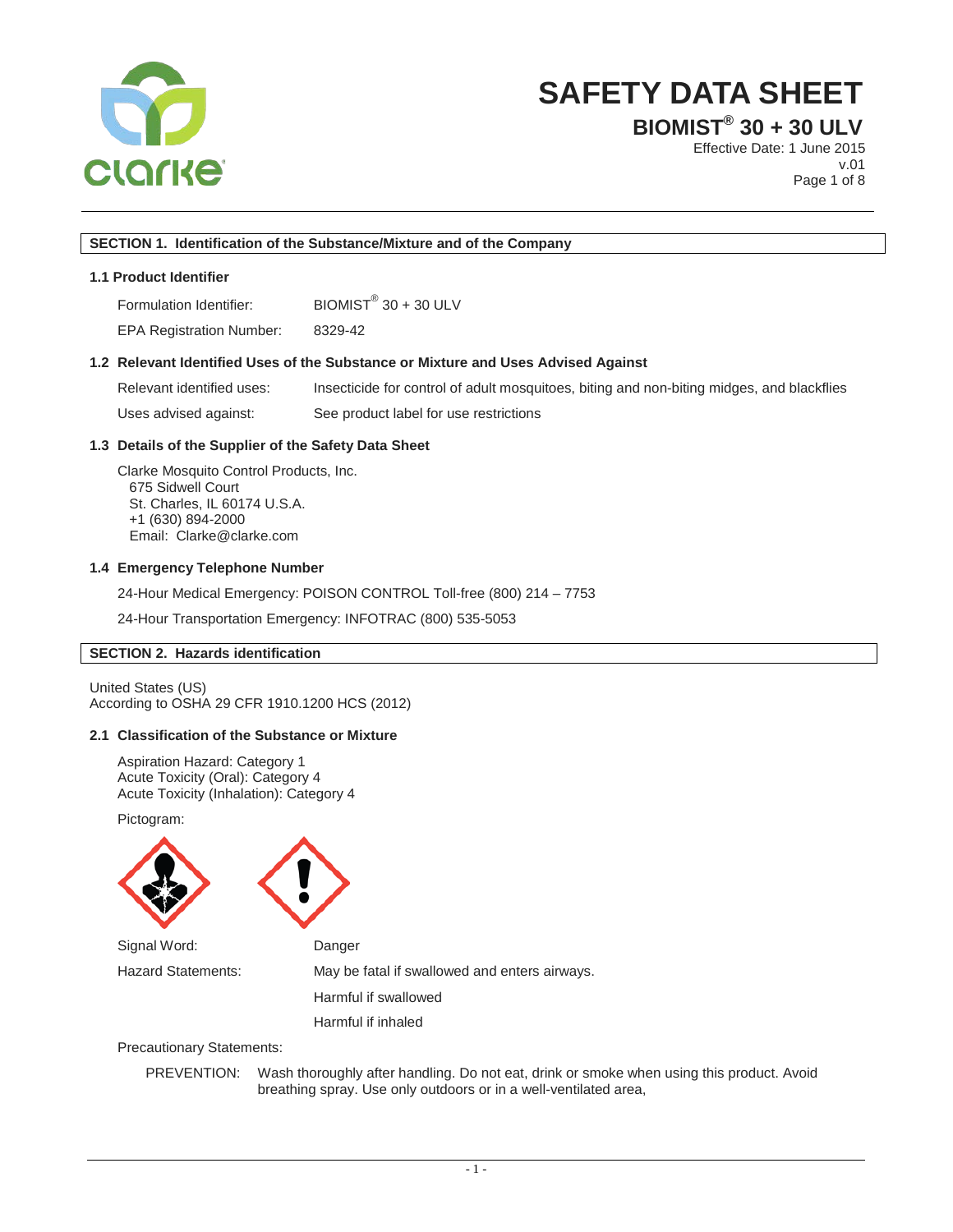

**BIOMIST® 30 + 30 ULV**

Effective Date: 1 June 2015 v.01 Page 2 of 8

| RESPONSE: | If swallowed: Immediately call a poison control center or doctor. Do NOT induce vomiting. Rinse<br>mouth.                        |
|-----------|----------------------------------------------------------------------------------------------------------------------------------|
|           | If inhaled: Remove person to fresh air and keep comfortable for breathing. Call a poison center or<br>doctor if you feel unwell. |
| STORAGE:  | Store locked up.                                                                                                                 |
| DISPOSAL: | Dispose of contents and container in accordance with local/regional/national regulations.                                        |
|           |                                                                                                                                  |

## **2.2 Other Hazards Not Classifiable Under OSHA 2012 HCS**

See product label for any additional hazards

## **SECTION 3. Composition/Information on Ingredients**

#### **3.1 Components**

| ----------------   |               |                     |
|--------------------|---------------|---------------------|
| Substance Name     | CAS No.       | Concentration % w/w |
| Permethrin         | 52645-53-1    | 30.0                |
| Piperonyl Butoxide | $51 - 03 - 6$ | 30.0                |
| White Mineral Oil  | 8042-47-5     | 40.0                |

Ingredients not identified are non-hazardous and/or are not required to be disclosed pursuant to 29 CFR 1910.1200 (2012), and are withheld as trade secret.

#### **SECTION 4. First Aid Measures**

## **4.1 Description of First Aid Measures**

- If Inhaled: Move person to fresh air. If person is not breathing, call 911 or an ambulance, then give artificial respiration, preferably mouth-to-mouth if possible. Call a poison control center or doctor for further treatment advice.
- If swallowed: Call a poison control center or doctor immediately for treatment advice. Have person sip a glass of water if able to swallow. Do not induce vomiting unless told to do so by a poison control center or doctor. Do not give anything by mouth to an unconscious person. .

## **4.2 Most Important Symptoms and Effects, Both Acute and Delayed**.

See section 2 and/or section 11.

## **4.3 Indication of Immediate Medical Attention and Special Treatment**

Treatment: Contains petroleum distillate. Gastric lavage is indicated if material was taken internally. May pose an aspiration pneumonia hazard. Appropriate supportive and symptomatic treatment is indicated by the patient's condition is recommended. For medical treatment information, contact the poison control hotline at 1-800-214- 7753. Have the product container or label with you when calling a poison control center or doctor, or going for treatment.

## **SECTION 5. Fire-Fighting Measures**

#### **5.1 Extinguishing Media**

Suitable Extinguishing Media: Carbon Dioxide (CO<sub>2</sub>), Dry Chemical, Foam

Unsuitable Extinguishing Media: Water jet

## **5.2 Special Hazards Arising From the Substance or Mixture**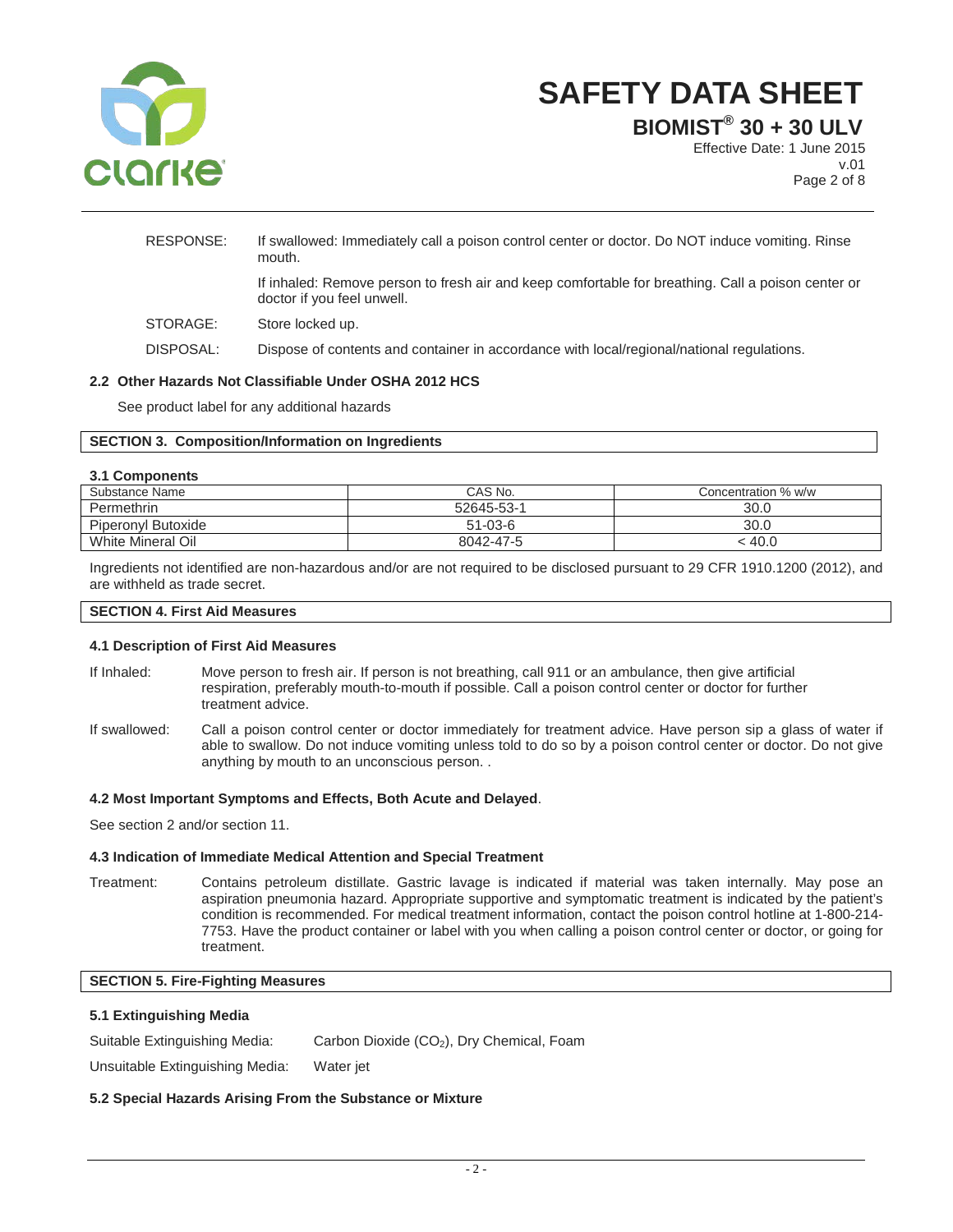

**BIOMIST® 30 + 30 ULV**

Effective Date: 1 June 2015 v.01 Page 3 of 8

| Specific Hazards:               | Under fire conditions some components may decompose. Combustion products may<br>include CO and NO <sub>x</sub> .                                                                                                                                                                                                                                |
|---------------------------------|-------------------------------------------------------------------------------------------------------------------------------------------------------------------------------------------------------------------------------------------------------------------------------------------------------------------------------------------------|
|                                 | 5.3 Special Protective Equipment and Precautions for Fire-Fighters                                                                                                                                                                                                                                                                              |
| <b>Protection Against Fire:</b> | Wear positive pressure, self-contained breathing apparatus and protective firefighting<br>clothing (includes fire-fighting helmet, coat, pants, boots, and gloves).                                                                                                                                                                             |
| Special Procedures:             | Treat as oil fire. Move container from fire area if it can be done without risk. Do not scatter<br>spilled material with high-pressure water streams. Dike for later disposal. Use extinguishing<br>agents appropriate for surrounding fire. Avoid inhalation of material or combustion by-<br>products. Stay upwind and keep out of low areas. |

#### **SECTION 6. Accidental Release Measures**

## **6.1 Personal Precautions, Protective Equipment and Emergency Procedures**

| General Precautions:              | Use appropriate protection (see section 8)                                                                                                                                                                                                                                                                                                                                                                                                         |
|-----------------------------------|----------------------------------------------------------------------------------------------------------------------------------------------------------------------------------------------------------------------------------------------------------------------------------------------------------------------------------------------------------------------------------------------------------------------------------------------------|
| <b>Environmental Precautions:</b> | Prevent product from entering into drains and waterways. Do not contaminate surface or<br>ground water by cleaning equipment or disposal of wastes, including equipment wash<br>water. Collect and dispose of this material and its container in accordance with national and<br>regional regulations. If the product has contaminated surface water, inform the appropriate<br>authorities. See Section 12 for additional ecological information. |

#### **6.2 Methods and Material for Containment and Cleaning Up**

Clean Up Methods: Soak up with absorbent, non-combustible material, such as sand, silica gel, clay, or sawdust, while using appropriate personal protection equipment. Collect material in appropriate container for disposal.

## **SECTION 7. Handling and Storage**

#### **7.1 Precautions for Safe Handling**

Handling: Keep out of reach of children. Do not take internally. Avoid contact with skin and eyes. Avoid inhalation of vapors from product. Do not take internally.

Hygiene Measures: Remove Personal Protective Equipment (PPE) immediately after handling this product. Wash thoroughly with soap and water after handling and before eating, drinking, chewing gum, using tobacco or using the toilet. Remove soiled clothing immediately and clean thoroughly before using again.

#### **7.2 Conditions for Safe Storage, Including Any Incompatibilities**

Storage: Product should be stored in compliance with local regulations. Store in a cool, dry, well-ventilated place in the original container. Protect from excessive heat and cold. Do not store near food, drink, animal feeding stuffs, pharmaceuticals, cosmetics or fertilizers. Keep out of reach of children.

#### **SECTION 8. Exposure Controls / Personal Protection**

These precautions are suggested for conditions where the potential for exposure exists. Emergency conditions may require additional precautions.

## **8.1 Control Parameters**

| Component Name | CAS No.   | List/Source  | –<br>vpe   | Value     |
|----------------|-----------|--------------|------------|-----------|
| Permethrin     | 52645-53- | <b>ACGIH</b> | <b>TWA</b> | ma/m<br>ີ |
|                |           | <b>NIOSH</b> | <b>REL</b> | ma/m<br>ີ |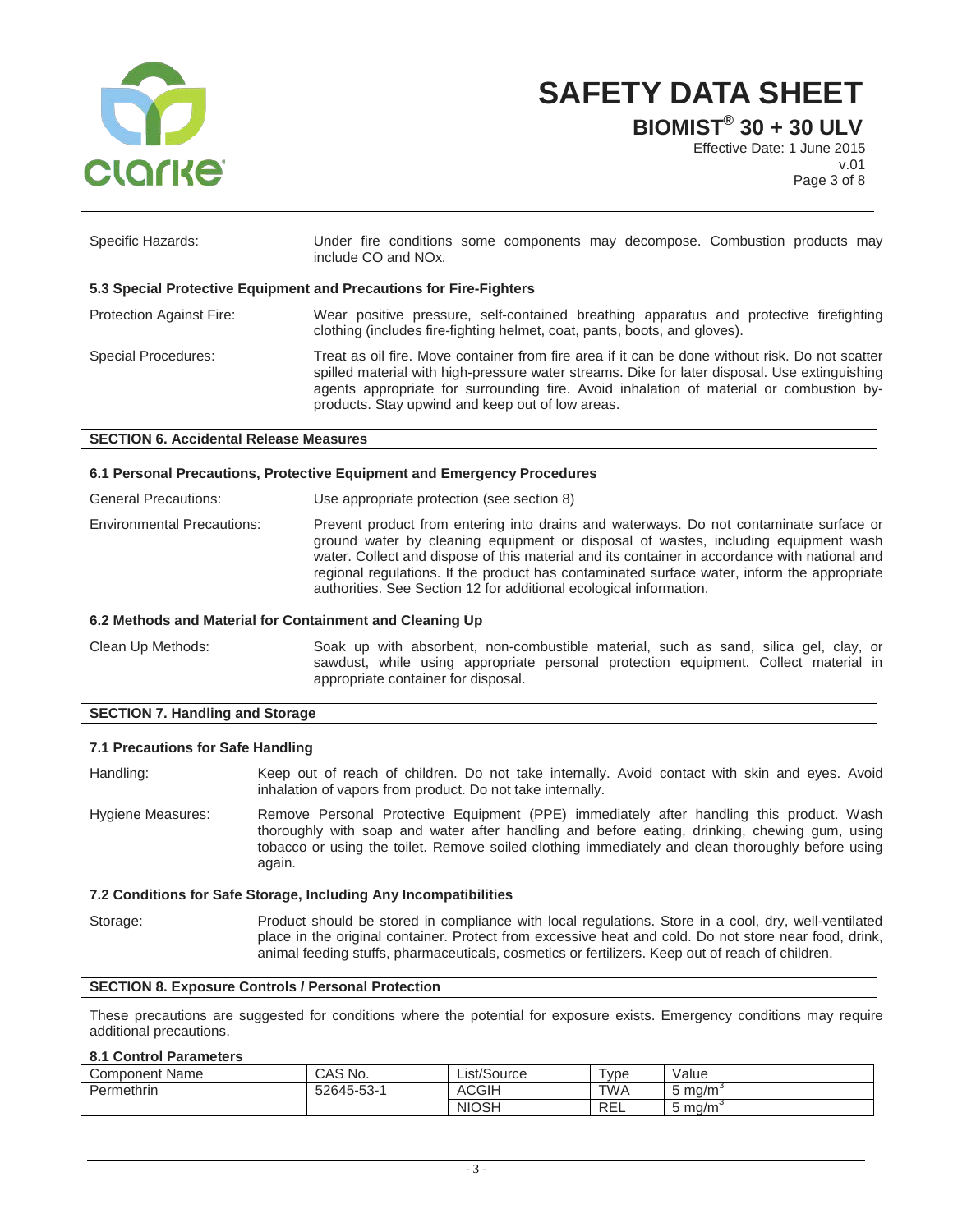

**BIOMIST® 30 + 30 ULV**

Effective Date: 1 June 2015 v.01

Page 4 of 8

|                   |           | <b>OSHA</b>  | PEL | 5 ma/m                         |
|-------------------|-----------|--------------|-----|--------------------------------|
| White Mineral Oil | 8042-47-5 | <b>ACGIH</b> |     | inhalable fraction<br>5 ma/m   |
|                   |           | <b>NIOSH</b> | REL | form: mist<br>$5 \text{ mg/m}$ |
|                   |           | <b>OSHA</b>  | PEL | $5 \text{ ma/m}$               |

## **8.2 Exposure controls**

| <b>Engineering Controls:</b>   | Use with adequate ventilation. Local exhaust ventilation may be necessary for some operations.<br>Wash hands thoroughly after handling. Wash clothing before re-using.                                     |
|--------------------------------|------------------------------------------------------------------------------------------------------------------------------------------------------------------------------------------------------------|
|                                | Individual Protection Measures, such as Personal Protection Equipment:                                                                                                                                     |
| Eye Protection:                | Safety Glasses, Goggles or Face Shield                                                                                                                                                                     |
| <b>Skin Protection:</b>        | Wear suitable protective clothing including long-sleeve shirt, long pants, shoes and socks. Body<br>protection must be chosen depending on activity and possible exposure, e.g. head protection,<br>apron. |
| Hand Protection:               | Protective glove selection must be based on the user's assessment of the workplace hazards.<br>Suitable protective chemical resistant materials include barrier laminate, nitrile, neoprene or Viton.      |
| <b>Respiratory Protection:</b> | Not usually required. In instances where exposure limits are exceeded, wear a NIOSH-approved<br>pesticide respirator with an organic-vapor removing cartridge with a prefilter approved for pesticides.    |

# **SECTION 9. Physical and Chemical Properties**

## **9.1 Information on Basic Physical and Chemical Properties**

| Appearance:                   | Liquid                     |
|-------------------------------|----------------------------|
| Color:                        | Pale Yellow                |
| Odor:                         | Light Petroleum            |
| Odor Threshold:               | Not Available              |
| pH:                           | 7.0                        |
| <b>Melting Point:</b>         | Not Applicable             |
| Freezing Point:               | Not Determined             |
| Initial Boiling Point:        | Not Determined             |
| Flash Point:                  | $302^\circ$ F              |
| <b>Evaporation Rate:</b>      | Not Determined             |
| Flammability:                 | Not Determined             |
| Explosion limits [U/L]:       | Not Applicable             |
| Vapor Pressure:               | Not Determined             |
| Vapor Density:                | Not Determined             |
| <b>Relative Density:</b>      | 8.33 lbs/gal               |
| Solubility:                   | Not Determined             |
| <b>Partition Coefficient:</b> | Not Determined             |
| Auto-Ignition Temperature:    | Not Determined             |
| Viscosity:                    | 15.10 cp at $40^{\circ}$ C |
| Decomposition Temperature:    | Not Available              |
| <b>Explosive Properties:</b>  | Not Available              |
| <b>Oxidizing Properties:</b>  | Not Available              |
|                               |                            |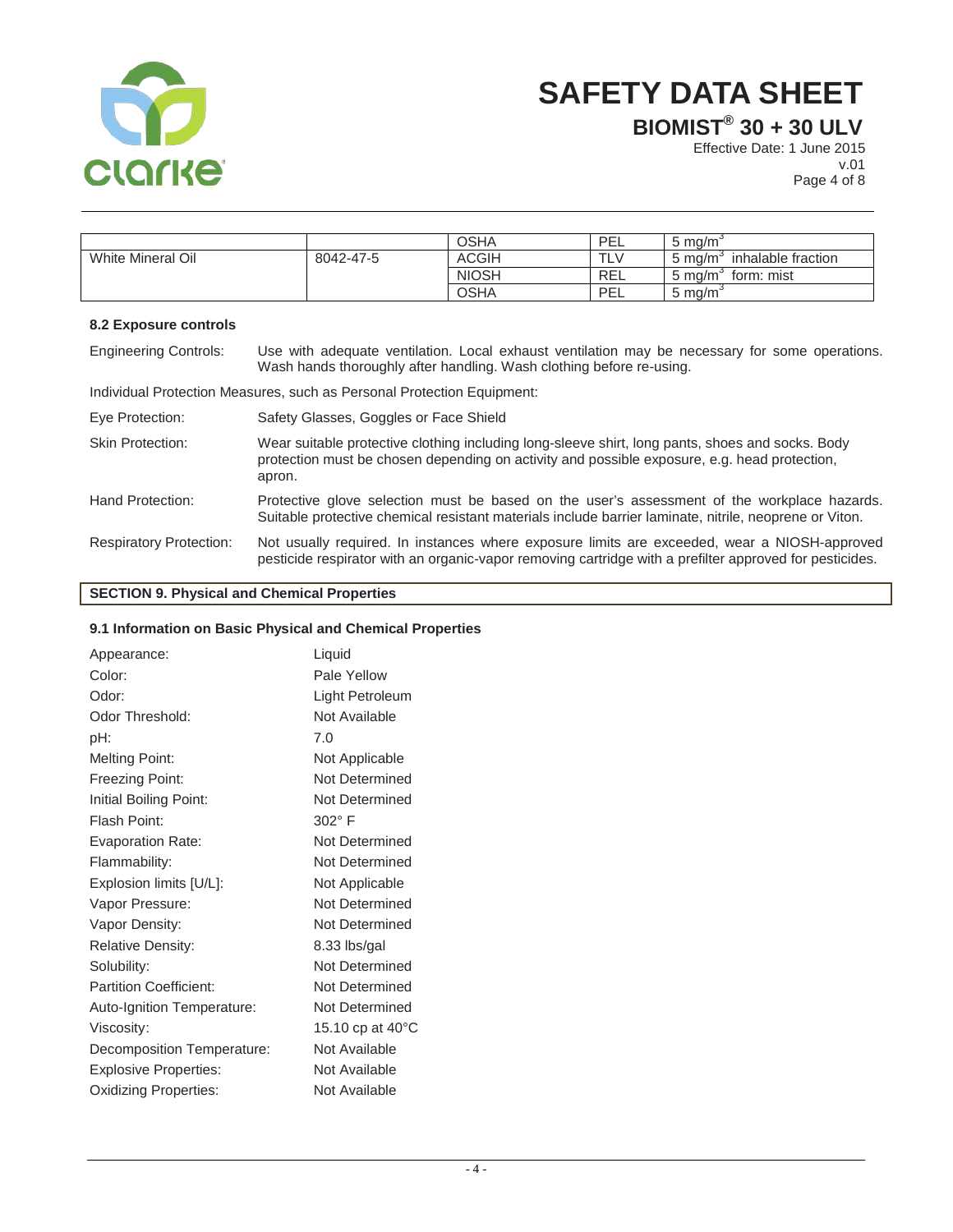

**BIOMIST® 30 + 30 ULV**

Effective Date: 1 June 2015 v.01 Page 5 of 8

## **SECTION 10. Stability and Reactivity**

#### **10.1 Reactivity**

Not Available

## **10.2 Chemical Stability**

Stable under normal conditions

#### **10.3 Possibility of Hazardous Reactions**

Hazardous Reactions: None under normal conditions

Hazardous Polymerization: Not known to occur

## **10.4 Conditions to avoid**

Protect from direct sunlight and excessive heat.

#### **10.5 Incompatible materials**

Avoid contact with strong oxidizing agents, strong acids, strong bases

## **10.6 Hazardous decomposition products**

None known under normal conditions of storage and use

## **SECTION 11. Toxicological information**

## **11.1 Information on Likely Routes of Exposure**

Inhalation: May be harmful if inhaled

Ingestion: May be harmful if ingested.

May be fatal if swallowed and enters airways due to petroleum distillate. Vomiting may cause aspiration pneumonia.

## **11.2 Information on Toxicological Effects**

| <b>Acute Toxicity</b>                                            |                                  |                                                                                                                                                                  |
|------------------------------------------------------------------|----------------------------------|------------------------------------------------------------------------------------------------------------------------------------------------------------------|
|                                                                  | Oral, Rat $LD_{50}$              | 891 mg/kg-bw                                                                                                                                                     |
|                                                                  | Dermal, Rat $LD_{50}$            | $> 2,000$ mg/kg-bw                                                                                                                                               |
|                                                                  | Inhalation, Rat LC <sub>50</sub> | $>$ 4.3 mg/L                                                                                                                                                     |
|                                                                  | Skin Corrosion/Irritation:       | Not corrosive or irritating to the skin on acute exposure. Mild skin irritation or<br>cracking may occur from prolonged or repeated exposure to this product.    |
|                                                                  | Serious Eye Damage/Irritation:   | Mild (transient) eye irritation may occur from direct exposure of the product in the<br>eyes.                                                                    |
|                                                                  | Skin Sensitization:              | Not a skin sensitizer                                                                                                                                            |
| STOT - Single exposure                                           |                                  | No data is available to indicate product or any components present at greater than<br>0.1% present a specific target organ toxicity hazard from single exposure. |
| <b>Chronic Toxicity/Effects</b><br><b>Germ Cell Mutagenicity</b> |                                  | This product has not been tested. No data is available to indicate product or any<br>components present at greater than 0.1% are mutagenic or genotoxic. For     |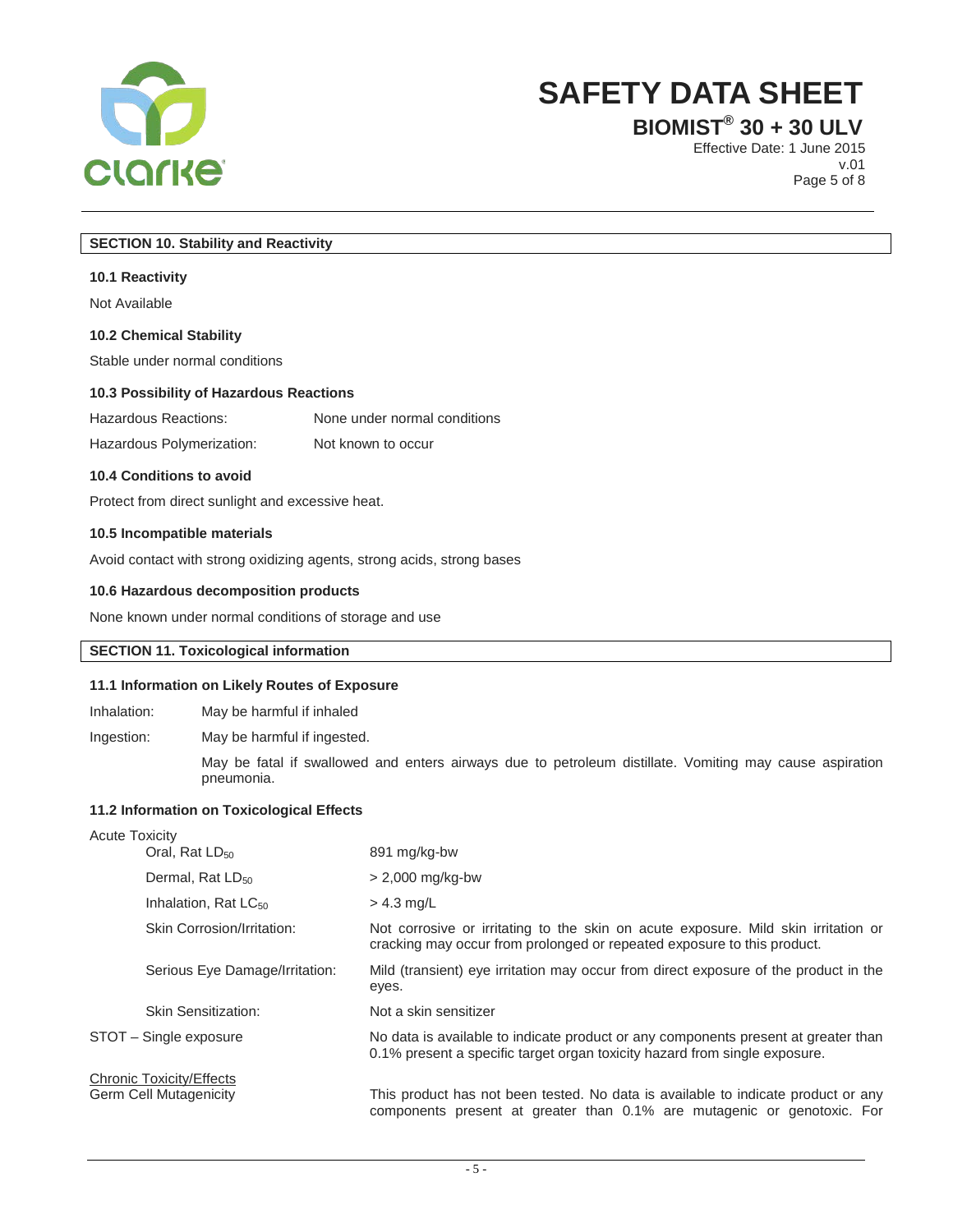

**BIOMIST® 30 + 30 ULV**

Effective Date: 1 June 2015 v.01 Page 6 of 8

|                          | permethrin and for piperonyl butoxide, no mutagenic effect was found in various<br>tests with microorganisms and mammalian cell culture.                                                                                                                                                                                                                        |
|--------------------------|-----------------------------------------------------------------------------------------------------------------------------------------------------------------------------------------------------------------------------------------------------------------------------------------------------------------------------------------------------------------|
| Carcinogenicity          | This product does not contain any carcinogens or potential carcinogens as listed<br>by OSHA, IARC or NTP. Permethrin and Piperonyl Butoxide are classified by<br>IARC as Group 3: Not classifiable as to carcinogenicity to humans.                                                                                                                             |
|                          | Permethrin caused at high dose levels an increased incidence of tumors in mice in<br>the following organ(s): liver, Lungs. The mechanism that triggers tumors in rodents<br>is not relevant for the low exposures encountered under normal use conditions.<br>Piperonyl butoxide was not carcinogenic in lifetime feeding studies in rats and<br>mice.          |
| Reproductive Effects:    | No data is available to indicate product or any components present at greater<br>than 0.1% cause reproductive or teratogenic toxicity. Permethrin did not cause<br>reproductive toxicity in a two-generation study in rats. Piperonyl butoxide did<br>not cause reproductive toxicity in a two-generation study in rats.                                        |
| STOT - Repeated exposure | No data is available to indicate product or any components present at greater<br>than 0.1% present a specific target organ toxicity hazard from repeat exposure<br>Permethrin did not cause specific target organ toxicity in experimental animal<br>studies. Piperonyl butoxide did not cause specific target organ toxicity in<br>experimental animal studies |
|                          | Piperonyl butoxide did not cause specific target organ toxicity in experimental<br>animal studies.                                                                                                                                                                                                                                                              |

## **SECTION 12. Ecological Information**

## **12.1 Ecotoxicity**

Product specific data is not available. Data referenced is in relation to the active ingredients, Permethrin and Piperonyl Butoxide.

| Toxicity to Fish:                  | Permethrin: 96-hr Acute LC <sub>50</sub> 0.79 ppb, Bluegill Sunfish (Lepomis macrochirus)<br>Piperonyl Butoxide: 96-hr Acute LC <sub>50</sub> 6.12 ppm, Rainbow Trout (Oncorhynchus mykiss) |
|------------------------------------|---------------------------------------------------------------------------------------------------------------------------------------------------------------------------------------------|
| Toxicity to Aquatic Invertebrates: | Permethrin: 96-hr LC <sub>50</sub> 0.019 ppb, Mysid Shrimp (Americamysis bahia)<br>Piperonyl Butoxide: 96-hr LC <sub>50</sub> 0.49 ppm, Mysid Shrimp (Americamysis bahia)                   |
| Toxicity to Aquatic Plants:        | Permethrin: 72-hr EC <sub>50</sub> 0.5 mg/L, Algae                                                                                                                                          |
|                                    | Piperonyl Butoxide: 72-hr EC <sub>50</sub> > 9.1 mg/L, Algae                                                                                                                                |

## **12.1 Persistence and Degradability**

Product specific data not available. Data referenced is in relation to the active ingredients, Permethrin and Piperonyl Butoxide.

| Biodegradability:                        | Not rapidly biodegradable.                       |
|------------------------------------------|--------------------------------------------------|
| Partition Coefficient, K <sub>oc</sub> : | Permethrin: 100,000                              |
|                                          | Piperonyl Butoxide: 399 - 830                    |
| Bioaccumulation:                         | Bioconcentration (BCF) Permethrin: 300           |
|                                          | Bioconcentration (BCF) Piperonyl Butoxide: 2,175 |
| Mobility in Soil:                        | Permethrin: Immobile in soil                     |
|                                          | Piperonyl Butoxide: Moderately mobile in soil    |
|                                          | Piperonyl Butoxide: Moderately mobile in soil    |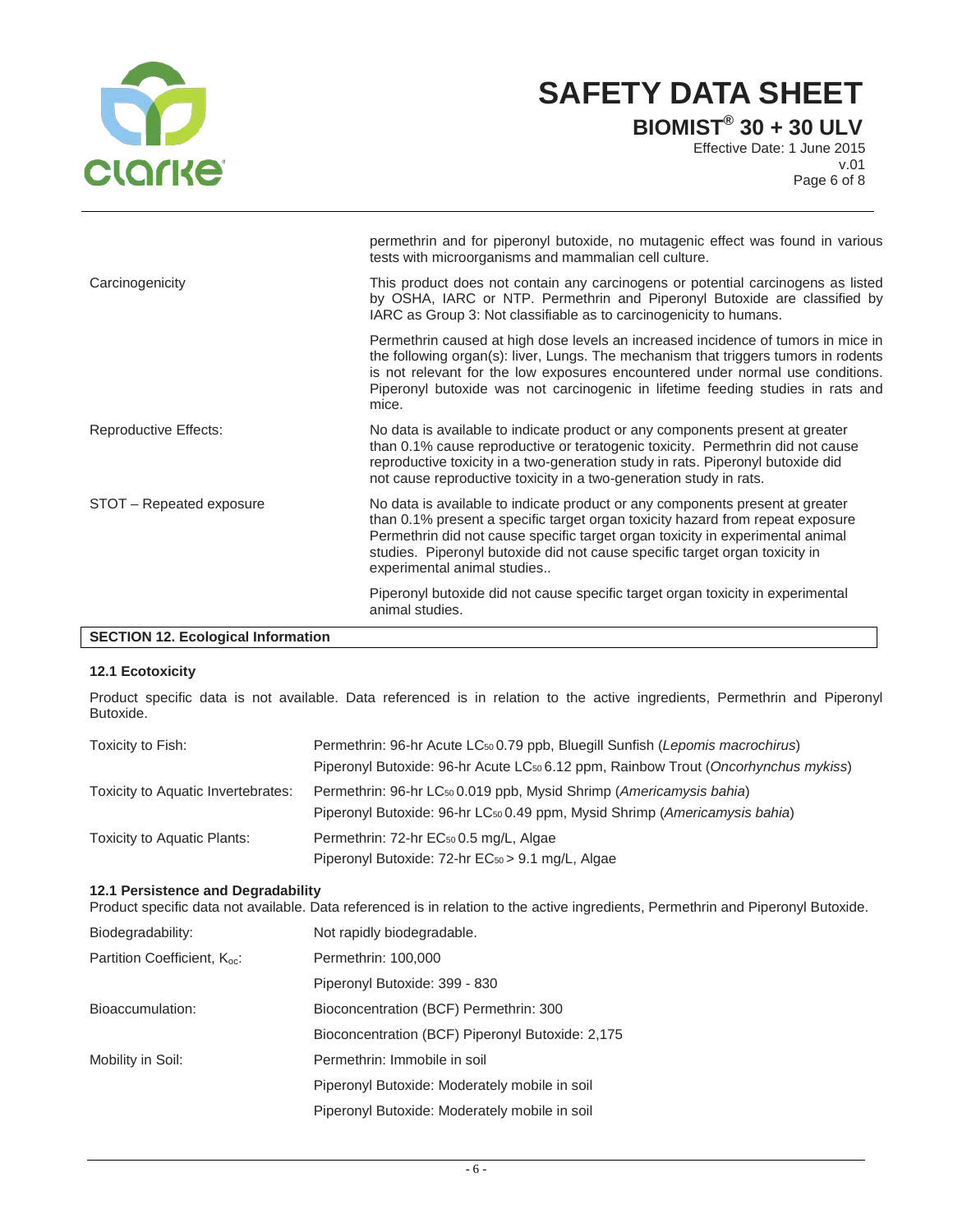

**BIOMIST® 30 + 30 ULV**

Effective Date: 1 June 2015 v.01 Page 7 of 8

## **SECTION 13. Disposal Considerations**

## **13.1 Waste Treatment and Disposal methods**

Pesticide wastes are regulated. Consult product label for chemical substance and container disposal instructions. Avoid release to the environment. Improper disposal of excess product or rinsate is a violation of Federal law. If these wastes cannot be disposed or by use according to label instructions, contact your State Pesticide or Environmental Control Agency, or the Hazardous Waste Representative at the nearest EPA regional office for guidance.

Container disposal: Rinse thoroughly in accordance with label instructions.

#### **SECTION 14. Transport Information**

| 14.1 | DOT (US)<br>Not regulated (Bulk and Non-Bulk Quantities)                                                                            |                                                                                                       |  |
|------|-------------------------------------------------------------------------------------------------------------------------------------|-------------------------------------------------------------------------------------------------------|--|
| 14.2 | <b>IMDG (Vessel)</b><br>UN Number:<br>Hazard Class:<br>Packing Group:<br>Proper Shipping Name:<br>Marine Pollutant:                 | 3082<br>9<br>Ш<br>ENVIRONMENTALLY HAZARDOUS SUBSTANCE LIQUID, N.O.S. (PERMETHRIN)<br>Yes              |  |
| 14.3 | <b>ICAO/IATA (Air transport)</b><br>UN Number:<br>Hazard Class:<br>Packing Group:<br>Proper Shipping Name:<br>Environmental Hazard: | 3082<br>9<br>$\mathbf{III}$<br>ENVIRONMENTALLY HAZARDOUS SUBSTANCE LIQUID, N.O.S. (PERMETHRIN)<br>Yes |  |

#### **SECTION 15. Regulatory Information**

**FIFRA Information**: This chemical is a pesticide product regulated by the Environmental Protection Agency and is subject to certain labeling requirements under federal pesticide law. These requirements differ from the classification criteria and hazard information for safety data sheet, and for workplace labels of non-pesticide chemicals. Following is the hazard information as required on the pesticide label:

#### Signal Word: CAUTION KEEP OUT OF REACH OF CHILDREN

| <b>FIRST AID</b>                                                                                                             |                                                                                               |  |  |  |
|------------------------------------------------------------------------------------------------------------------------------|-----------------------------------------------------------------------------------------------|--|--|--|
| Have product container or label with you when calling a poison control center or doctor, or going for treatment. For Medical |                                                                                               |  |  |  |
| Emergencies, call the International Poison Control Center at 1-800-214-7753.                                                 |                                                                                               |  |  |  |
| IF SWALLOWED:                                                                                                                | Immediately call a poison control center or doctor. Do not induce vomiting unless told to do  |  |  |  |
|                                                                                                                              | so by a poison control center or doctor. Do not give any liquid to the person. Do not give    |  |  |  |
|                                                                                                                              | anything by mouth to an unconscious person.                                                   |  |  |  |
| IF ON SKIN OR CLOTHING:                                                                                                      | Take off contaminated clothing. Rinse skin immediately with plenty of water for               |  |  |  |
|                                                                                                                              | 15-20 minutes. Call a poison control center or doctor for treatment advice.                   |  |  |  |
| IF IN EYES:                                                                                                                  | Hold eye open and rinse slowly and gently with water for 15-20 minutes. Remove contact        |  |  |  |
|                                                                                                                              | lenses, if present, after the first 5 minutes, then continue rinsing the eye. Call a poison   |  |  |  |
|                                                                                                                              | control center or doctor for treatment advice.                                                |  |  |  |
| IF INHALED:                                                                                                                  | Move person to fresh air. If person is not breathing, call 911 or an ambulance, then give     |  |  |  |
|                                                                                                                              | artificial respiration, preferably mouth-to-mouth. Call a poison control center or doctor for |  |  |  |
|                                                                                                                              | further treatment advice.                                                                     |  |  |  |
| NOTE TO PHYSICIAN: Product contains a petroleum distillate. Gastric lavage is indicated if material was taken internally.    |                                                                                               |  |  |  |
| Vomiting may cause aspiration pneumonia.                                                                                     |                                                                                               |  |  |  |

## PRECAUTIONARY STATEMENTS: HAZARDS TO HUMANS AND DOMESTIC ANIMALS